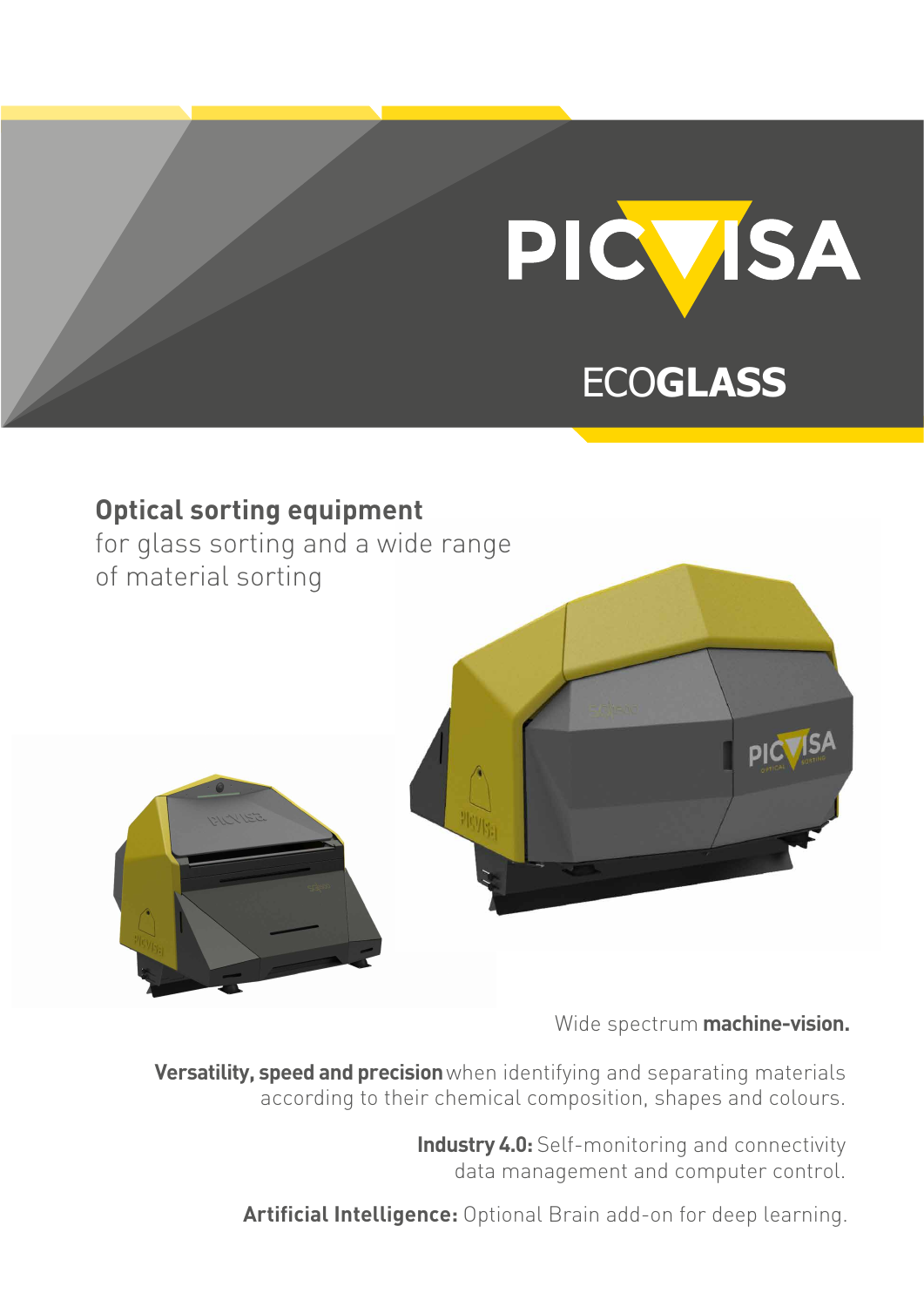### **Machine vision**technology and fast data processing.

- **1** Vibratory feeder
- **2** Machine-vision and sensors
- **3** Separation with compressed air
- **4** Separation chamber

#### **High resolution for:**

**Machine vision, artificial intelligence and/or sensor identification.** 

**Wide variety of equipment configurations** depending on separation

*Ejection separation with compressed air.*

objectives and materials to be processed.

 $\overline{1}$   $\overline{2}$ 3 4

| <b>Applications and materials</b>       |                                                                                    |              |              | Technologies* |            |           |  |  |  |  |
|-----------------------------------------|------------------------------------------------------------------------------------|--------------|--------------|---------------|------------|-----------|--|--|--|--|
|                                         |                                                                                    |              |              | <b>EM</b>     | <b>UV</b>  | <b>AI</b> |  |  |  |  |
| Glass                                   | Removal of impurities (CSP) and sorting<br>of glass by colour                      | $\sqrt{ }$   |              |               | $\sqrt{}$  |           |  |  |  |  |
| Municipal solid waste (MSW)             | Glass recovery from compost or the rejects $\boldsymbol{v}$<br>of compost refining |              |              |               |            |           |  |  |  |  |
| Slags. incineration bottom-ash          | Glass and metals recovery                                                          | $\sqrt{}$    |              | $\sqrt{}$     | $\sqrt{ }$ |           |  |  |  |  |
| Refuse-derived fuel (RDF)               | Glass, plastics and metals recovery                                                |              | V            | $\sqrt{}$     |            |           |  |  |  |  |
| Construction and Demolition waste (C&D) | Withdrawal of PVC and other impurities                                             | $\checkmark$ | V            |               |            |           |  |  |  |  |
| Minerals, ores, mining by-products      | Recovery of glass, metals, aggregates, etc.                                        | $\sqrt{ }$   | $\checkmark$ | $\sqrt{}$     |            |           |  |  |  |  |
| Minerals, ores, mining by-products      | Purification and colour separation                                                 | $\sqrt{}$    |              | $\checkmark$  | $\sqrt{ }$ |           |  |  |  |  |
| Metal recycling                         | Removal of impurities                                                              |              | $\sqrt{}$    |               |            |           |  |  |  |  |
| Other applications                      | Please check with PICVISA                                                          |              |              | V             | $\sqrt{ }$ |           |  |  |  |  |

\* Technologies applied individually or in combination: NIR = Near-Infrared spectrometry ; VIS = Visual light and colours ;  $EM = Electromagnetic sensors / induction: UV = Ultraviolet Light; AI = Artificial Intelligence.$ 

- High production capacity and availability under demanding industrial conditions.
- High recovery (efficiency) and purity rates of targeted materials.
- Short payback period.
- Versatility and flexibility when separating different materials with the same optical sorter. Easy programming and reprogramming.
- **Computer-aided calibration for high reliability and production stability.**
- Easy maintenance and cheap spare parts.
- Direct online customer support service with remote connection.
- Real-time access to sorted material statistics (dedicated interface. online accessibility).
- Testing capacity with Customer materials at PICVISA's own test centre.\*\*

(\*\*) PICVISA provides its Customers. in Calaf (Barcelona. Spain). with 800 sqm test centre. fully equipped with mechanical and machine vision means. for a wide range of material sorting.

#### **Industry 4.0:**

*Computer-aided calibration and control.* 

*Local and remote connectivity.*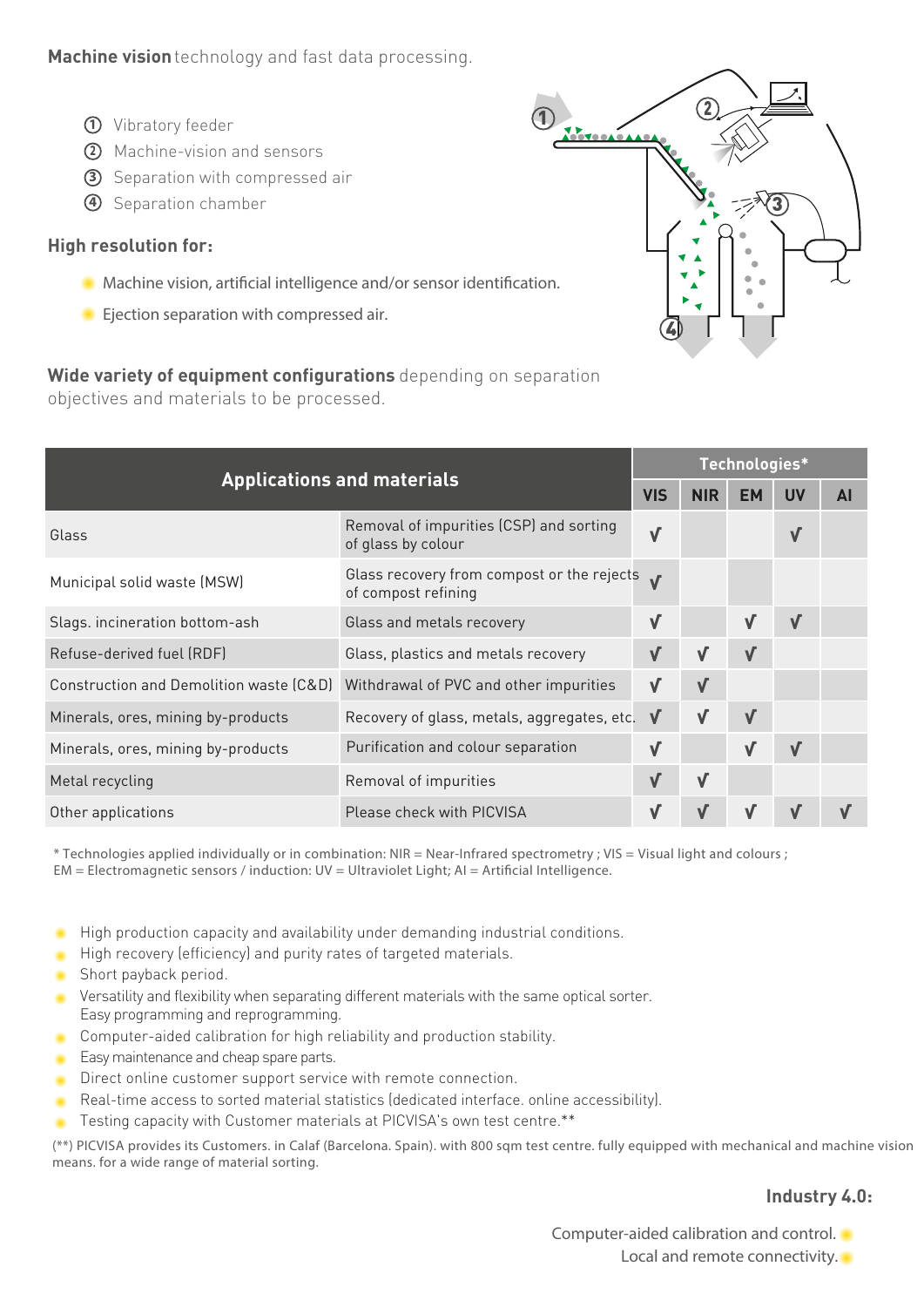| <b>ECOGLASS</b><br>(EG and SG)<br>product range | <b>Model</b>   | <b>Width</b>      | <b>Amount of</b><br>air jets | Air jet pitch    |  |
|-------------------------------------------------|----------------|-------------------|------------------------------|------------------|--|
|                                                 | <b>EG600</b>   | $600$ mm          | 118                          | $5.2 \text{ mm}$ |  |
| <b>STANDARD</b>                                 | EG1000         | $1000 \text{ mm}$ | 192                          | $5.2 \text{ mm}$ |  |
|                                                 | <b>SG1500</b>  | 1500 mm           | 240                          | $6.2 \text{ mm}$ |  |
|                                                 | <b>SGF600</b>  | $600$ mm          | 144                          | $4.2 \text{ mm}$ |  |
| <b>FINES</b>                                    | <b>SGF1000</b> | $1000$ mm         | 240                          | $4.2 \text{ mm}$ |  |
|                                                 | <b>SGF1500</b> | $1500$ mm         | 360                          | $4.2 \text{ mm}$ |  |

## **Examples of air consumption** and power of equipment

ECOGLASS Glass sorting: hollow and container glass, cullet, flat glass, MSW glass, etc.

|                                                                 | <b>Optical</b><br>sorter | <b>Material's features</b> |                          |                      | <b>Nominal</b><br><b>Air consumption</b><br>throughput<br>per valve-bloc |                            |             | <b>Power</b>      |                    |                           |                            |  |
|-----------------------------------------------------------------|--------------------------|----------------------------|--------------------------|----------------------|--------------------------------------------------------------------------|----------------------------|-------------|-------------------|--------------------|---------------------------|----------------------------|--|
|                                                                 | <b>Width</b>             | <b>Infeed</b>              | <b>Target</b>            | <b>Density</b>       |                                                                          | <b>Standard</b><br>(EG/SG) | Fines (SGF) | EG: 1<br>v.-block | EG: 2<br>v.-blocks | <b>SGF: 1</b><br>v.-block | <b>Vibratory</b><br>feeder |  |
|                                                                 | [mm]                     | glass                      | material                 | (kq/m <sup>3</sup> ) | (t/h)                                                                    | (Ipm/blog.)                | (Ipm/bloq.) | (kW)              | (kW)               | (kW)                      | (kW)                       |  |
| EG 600 (118 air-jets) /<br>SGF 600 (144 air-jets)               | 600                      | Container                  | <b>CSP</b>               | 1000                 | 5,0                                                                      | 1000                       | 1200        | 1.1               | 1.4                | 2.3                       | 0.9                        |  |
|                                                                 | 600                      |                            | Container Colour (<30 %) | 1000                 | 4,0                                                                      | 2000                       | 2300        | 1.1               | 1.4                | 2.3                       | 0.9                        |  |
|                                                                 | 600                      | Flat glass                 | <b>CSP</b>               | 1500                 | 5,0                                                                      | 1000                       | 1200        | 1.1               | 1.4                | 2.3                       | 0.9                        |  |
|                                                                 | 600                      | MSW: 1st                   | Glass                    | 750                  | 2,0                                                                      | 2000                       | 2300        | 1.1               | 1.4                | 4.5                       | 0.9                        |  |
|                                                                 | 600                      | MSW: 2nd                   | <b>CSP</b>               | 900                  | 3,0                                                                      | 1000                       | 1200        | 1.1               | 1.4                | 4.5                       | 0.9                        |  |
|                                                                 | 600                      | Fine glass                 | <b>CSP</b>               | 500                  | 1,5                                                                      | N/A                        | 1200        | N/A               | N/A                | 2.3                       | 0.9                        |  |
| 1000 (240 air-jets)<br>1000 (192 air-jets)<br>EG 1<br>SGF       | 1000                     | Container                  | <b>CSP</b>               | 1000                 | 10,0                                                                     | 1500                       | 1900        | 1.2               | 2.1                | 3.8                       | 4.2                        |  |
|                                                                 | 1000                     |                            | Container Colour (<30 %) | 1000                 | 8,0                                                                      | 3000                       | 3800        | 1.2               | 2.1                | 3.8                       | 4.2                        |  |
|                                                                 | 1000                     | Flat glass                 | <b>CSP</b>               | 1500                 | 10,0                                                                     | 1500                       | 1900        | 1.2               | 2.1                | 3.8                       | 4.2                        |  |
|                                                                 | 1000                     | MSW: 1st                   | Glass                    | 750                  | 4,0                                                                      | 3000                       | 3800        | 1.2               | 2.1                | 7.5                       | 4.2                        |  |
|                                                                 | 1000                     | MSW: 2nd                   | <b>CSP</b>               | 900                  | 6,0                                                                      | 1500                       | 1900        | 1.2               | 2.1                | 7.5                       | 4.2                        |  |
|                                                                 | 1000                     | Fine glass                 | <b>CSP</b>               | 500                  | 3,0                                                                      | N/A                        | 1900        | N/A               | N/A                | 3.8                       | 4.2                        |  |
| 1500 (240 air-jets) /<br>F 1500 (360 air-jets)<br>L.<br>မ္ဟ မ္ဟ | 1500                     | Container                  | <b>CSP</b>               | 1000                 | 15,0                                                                     | 2300                       | 2800        | 1.6               | 3.1                | 5.7                       | 3.8                        |  |
|                                                                 | 1500                     |                            | Container Colour (<30 %) | 1000                 | 12,0                                                                     | 4600                       | 5800        | 1.6               | 3.1                | 5.7                       | 3.8                        |  |
|                                                                 | 1500                     | Flat glass                 | <b>CSP</b>               | 1500                 | 15,0                                                                     | 2300                       | 2800        | 1.6               | 3.1                | 5.7                       | 3.8                        |  |
|                                                                 | 1500                     | MSW: 1st                   | Glass                    | 750                  | 6,0                                                                      | 4600                       | 5800        | 1.6               | 3.1                | 11.3                      | 3.8                        |  |
|                                                                 | 1500                     | MSW: 2nd                   | <b>CSP</b>               | 900                  | 9,0                                                                      | 2300                       | 2800        | 1.6               | 3.1                | 11.3                      | 3.8                        |  |
|                                                                 | 1500                     | Fine glass                 | <b>CSP</b>               | 500                  | 5,0                                                                      | N/A                        | 2800        | N/A               | N/A                | 5.7                       | 3.8                        |  |

- Moisture is limited to 1% of the infeed material.

- Container glass or hollow glass includes bottles & jars, flaconnage and tableware.

- Flat glass may be issued from building & demolition waste, as well as car manufacturing & end-of-life vehicles (ELV) wastes.

- Glass issued from MSW may be treated by two optical sorters: 1st sorter ejects glass and 2nd sorter ejects CSP.

- CSP impurities: ceramics, stones and porcelain.

- Colour sorting considers 30% maximum content of the target colour.

- The "EG" model includes 1 electro-valve for every 2 air-jets (air-jet pitch of 5.2 mm) and the "SG" model includes

1 electro-valve per air-jet (air-jet pitch of 4.2 mm or 6.2mm).